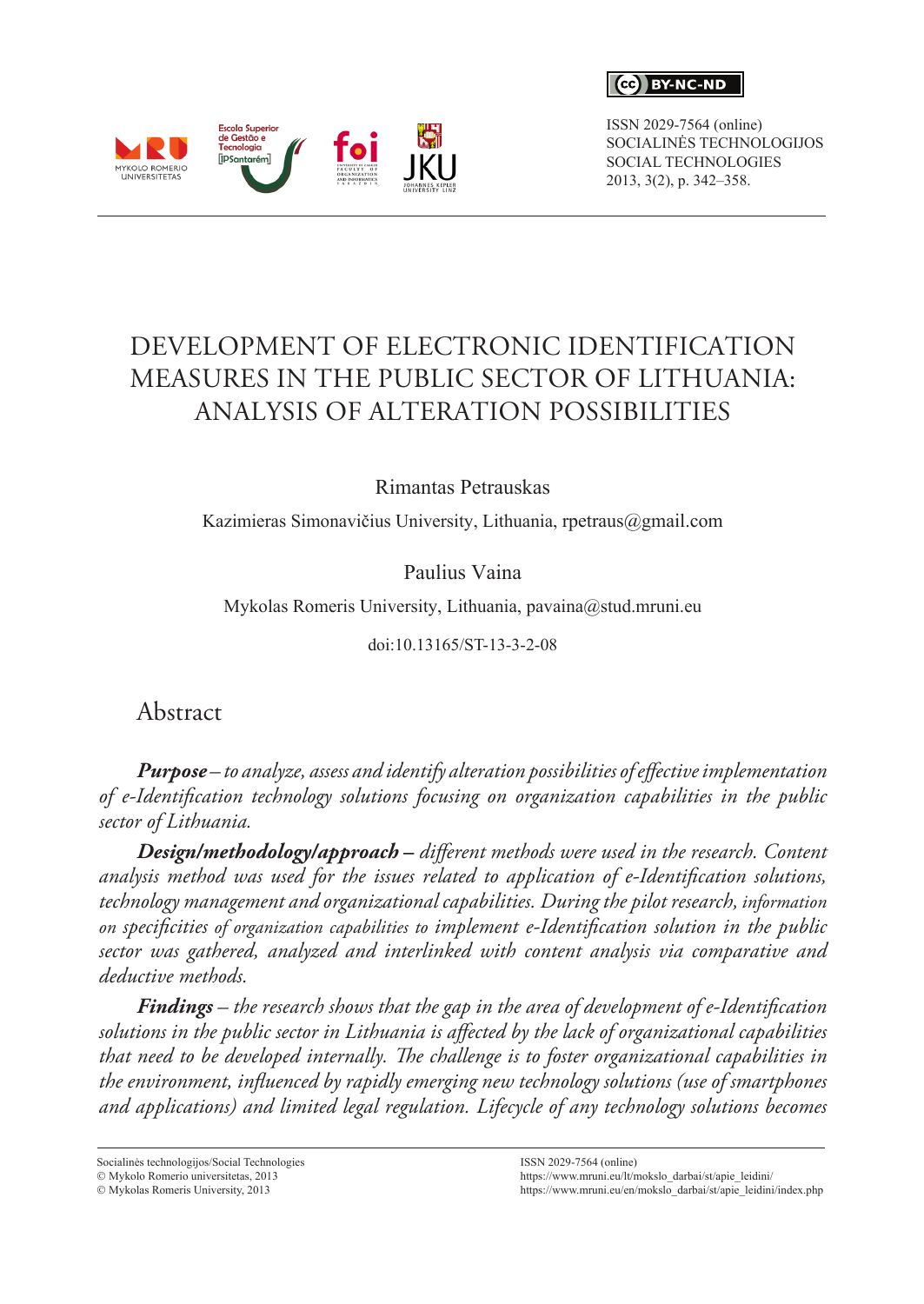*shorter and jeopardizes its use and functionality in time; therefore, public sector institutions could benefit from holistic e-Identification solution diffusion strategy that incorporates aspects of organizational capabilities.*

*Research limitations/implications – the research findings are limited by the nature of the pilot research (peer review), level of experience in their organizations and environment as well as the geographic scope of the research.*

*Practical implications– the article portrays public sector environment of implementation of e-Identification solutions and particularities of organizational capabilities to manage its development.* 

*Originality/value – originality of the article is in the research and assessment of country specific future proof needs to alter and improve the existing strategy of implementation of e-Identification solutions focusing on organizational capabilities in the public sector of Lithuania.* 

*Keywords***:** *e-Identification, technological capability, technology management, organizational capabilities, e-Government.* 

*Research type***:** *research paper.*

## 1. Introduction

E-Identification technology management is still an important topic for public sector across Europe and other countries globally. What is more, e-Identification can be viewed as a global challenge, the most practical solution is to address this issue in the European context as use of e-Identification technologies has a specific regulation in the European Union (EU) intended for the EU Member States to develop information and communications technologies (ICT) in the national context of institutional set-up, legal and social-economic aspects (different strategies, legal provisions, experience, standards, etc.).

The difference between e-Identification and e-Signature is that e-Signature allows making users' intent or commitment on digital content, whereas e-Identification is a process of using person identification data in electronic form unambiguously representing a natural or legal person.

Use of any ICT solutions has its positive and negative impacts on front and back offices of the public organizations, but use of ICT is strongly affected by the organizational capabilities. Most of the public sector institutions are keen to follow the idea of a lean government, meaning ICT solutions ensure effective processes by reducing manual labor, saving time, etc. Such resources from clients' perspective should influence the value added to the provision of public e-Service. The use of ICT solutions in the public sector is an imperative for lean processes of e-Government (Bharosa *et al*., 2012; Juell-Skielse, 2011). Also, it is important to note the fast entrance and development of technologies, such as m-Government, that can be used as e-Government solutions to serve stakeholders.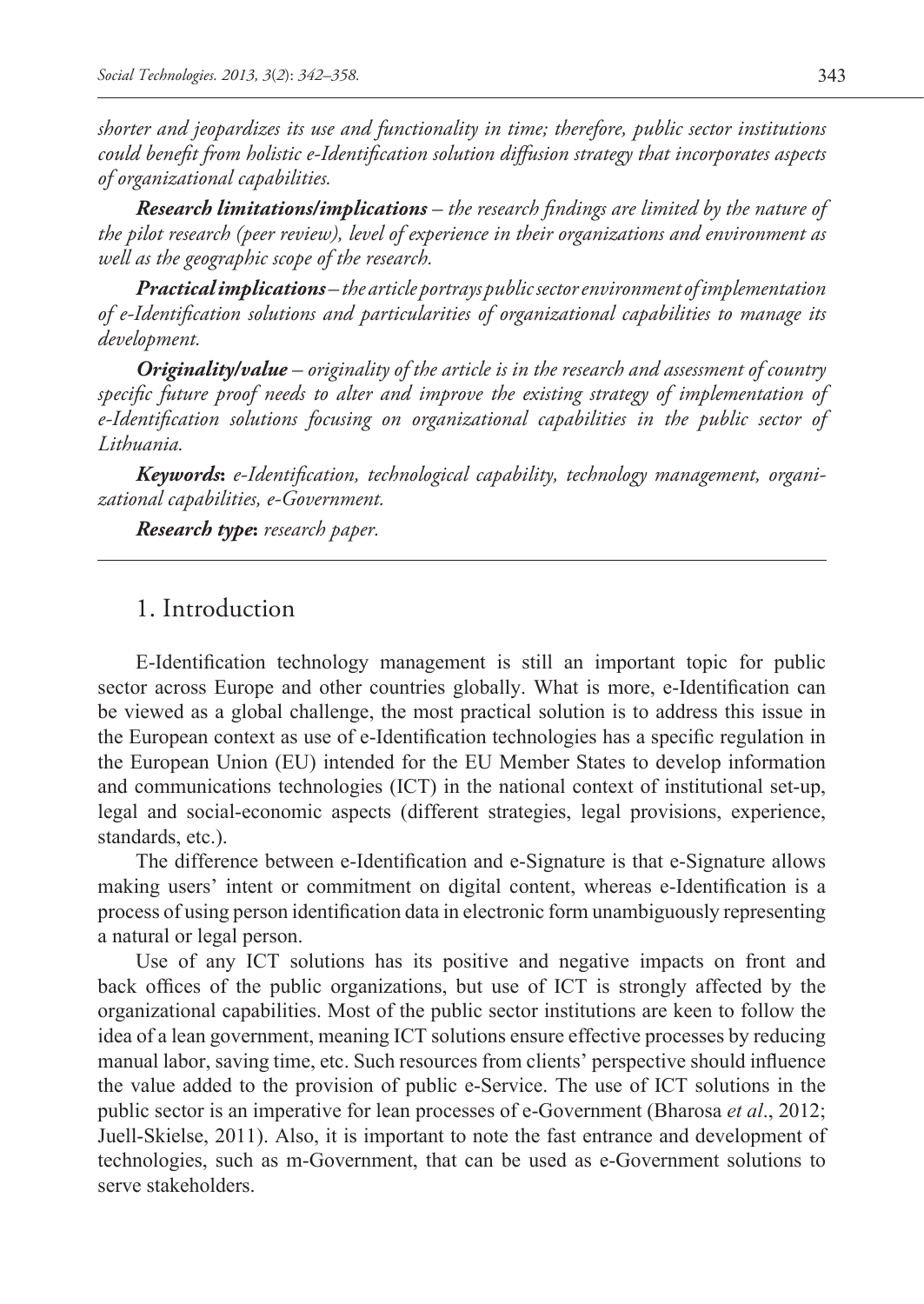The role of ICT solutions in every business or public sector organization depends on the value to that organization of the chosen and applied ICT solution. Development of the ICT solution is valuable as long as ICT functions are useful for the organization internally or serving its customers externally. That is where capabilities influence technology management decisions to invest, maintain, manage or abandon the ICT (Sabeel *et al*., 2012).

E-Identification is a precondition for the social, economic and legal relations. Use of electronic communications and e-Services is undisputedly growing. It is not possible to provide a non-electronic identification while seeking full service in the on-line environment carrying actions at a distance (Štitilis *et al*., 2011). According to the Report for the year 2012 on the implementation of the Electronic Signature Law of the Republic of Lithuania (Communications Regulatory Authority, 2013), only 13 percent (out of 3500 surveyed) of the public sector institutions will be capable to perform the exchange of e-Documents by the 1st of January 2014.

Digital Agenda of Europe (European Commission, 2010) introduced a goal that by 2015, a number of key cross-border services will be available on line and that 50 percent of EU citizens will be using e-Services. Taking into account the context of crossborder interoperability of public e-Services, there is a need to focus on assessment of alternatives to improve and to alter implementation of e-Identification technologies along with organizational capabilities in the public sector of Lithuania.

The aim of the article is to analyze, assess and select alteration possibilities for the implementation of e-Identification technology solutions focusing on organization capabilities in the public sector of Lithuania. Therefore, in the second section of the article, relation between green ICT and organizational capabilities is discussed. The third section touches on recent developments in the area of e-Identification in Lithuania. The fourth section explains theoretical background used for the pilot research and presents its results. Final sections contain a summary of main findings and provide conclusions.

## 2. Green ICT, lean government and organizational capabilities

Content analysis allows evaluating the existing knowledge about the ICT use in the public sector of Lithuania and its relation to the organizational capabilities. Information gathered and presented in this article shows that the overall goal of greener ICT and lean government is well acknowledged by the public sector, but there is a lack of knowledge on how to transpose these goals from a paper to a successful real life story. As it was mentioned earlier, effective use of ICT ensures the value to the user or client, such relation is impossible without invoking organizational capabilities.

The European eGovernment Action Plan 2011-2015 (European Commission, 2010) section on Green Government explains that ICT can be used in order to reduce the carbon footprint of public sector administrations, e.g. by implementing electronic archiving, using videoconferences instead of travelling, etc. According to OECD (2010), green ICT is also known as "smart ICTs" or "sustainable ICT". In general, green ICT means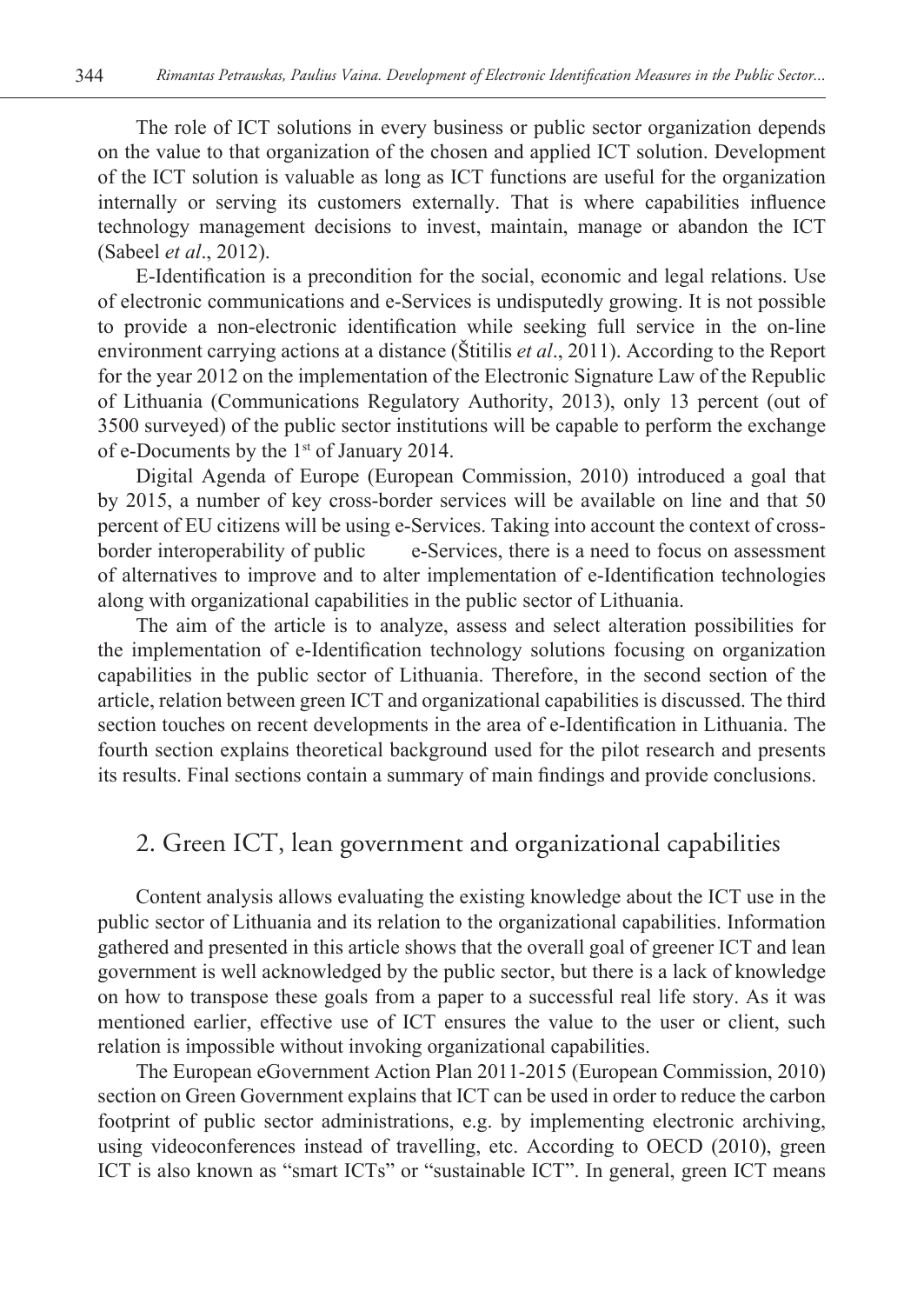that ICT can help to "balance greenhouse gas emissions resulting from development, production and operation of ICT products against emissions reductions attributed to the application of these ICTs to improve energy efficiency elsewhere, e.g. in buildings, transport systems, electricity distribution or elsewhere. Besides these immediate impacts, ICTs and their application also affect the ways in which people live and work and in which goods and services are produced and delivered." Overall application of ICT has direct impacts (positive and negative – use of ICT to minimize cost of work or living, recycling of ICT and use of ICT to produce more goods), enabling impacts (optimization, substitution, induction or increase of demand for other products and greener choices), and also, ICT has systematic impacts on change in our behavior. As foreseen by the European eGovernment Action Plan 2011-2015, the Member States should have voluntarily developed and agreed on indications for measuring the reduction of the carbon footprint of their administrations as a result of e-Services (European Commission, 2010).

Thus, this article deals only with the use of a particular ICT technology solution – e-Identification – by public administrations. Application of e-Identification solutions adds value to the work process by ensuring that public administrations work in a greener way and help to improve organizational performance, people's choices and behavior. According to Aydinli *et al*., Bharosa *et al*. and Mahler, e-Identification solutions with its direct function to identify and to authenticate also allow us to do the following (Aydinli *et al*. 2009; Bharosa *et al*., 2012; Mahler 2013):

- To improve communication (to innovate, to save time for individual and public servants);
- To reduce operation cost (save on paper by using less);
- To manage documents professionally (more accuracy on handling requests or just ordinary day-to-day functions);
- To improve services;
- To enable trust (in the service, institution or government itself);
- To become flexible (to choose between acceptable form of authentication);
- To ensure cross-border functionality of services.

Use of ICT solutions can similarly have a negative impact on liability for action, data protection and security in cases, where legal provisions are not introduced or technology solution is not mature.

Thames and Webster (2009) explained that understanding of successful change cannot be just based on the latest technology, products, executive team or organizational structure. Optimal performance requires synchronization of individual and organizational mindset. Change in mindset from industrial to emerging is described by the shift to causative consciousness, abundance, relationship or wholeness and continuous processes. Ulrich and Lake (1991) foreseen that economic/financial capability, strategic/marketing capability and technological capability should be analyzed together with organizational capability. This is especially true when nowadays governments are facing expanding and complex workloads. The concept of lean government ensures that the use of ICT can cope with the challenges while having limited resources. Efficiency lies in the ways the systems of work are organized and how work processes are designed (Bharosa *et al*., 2012).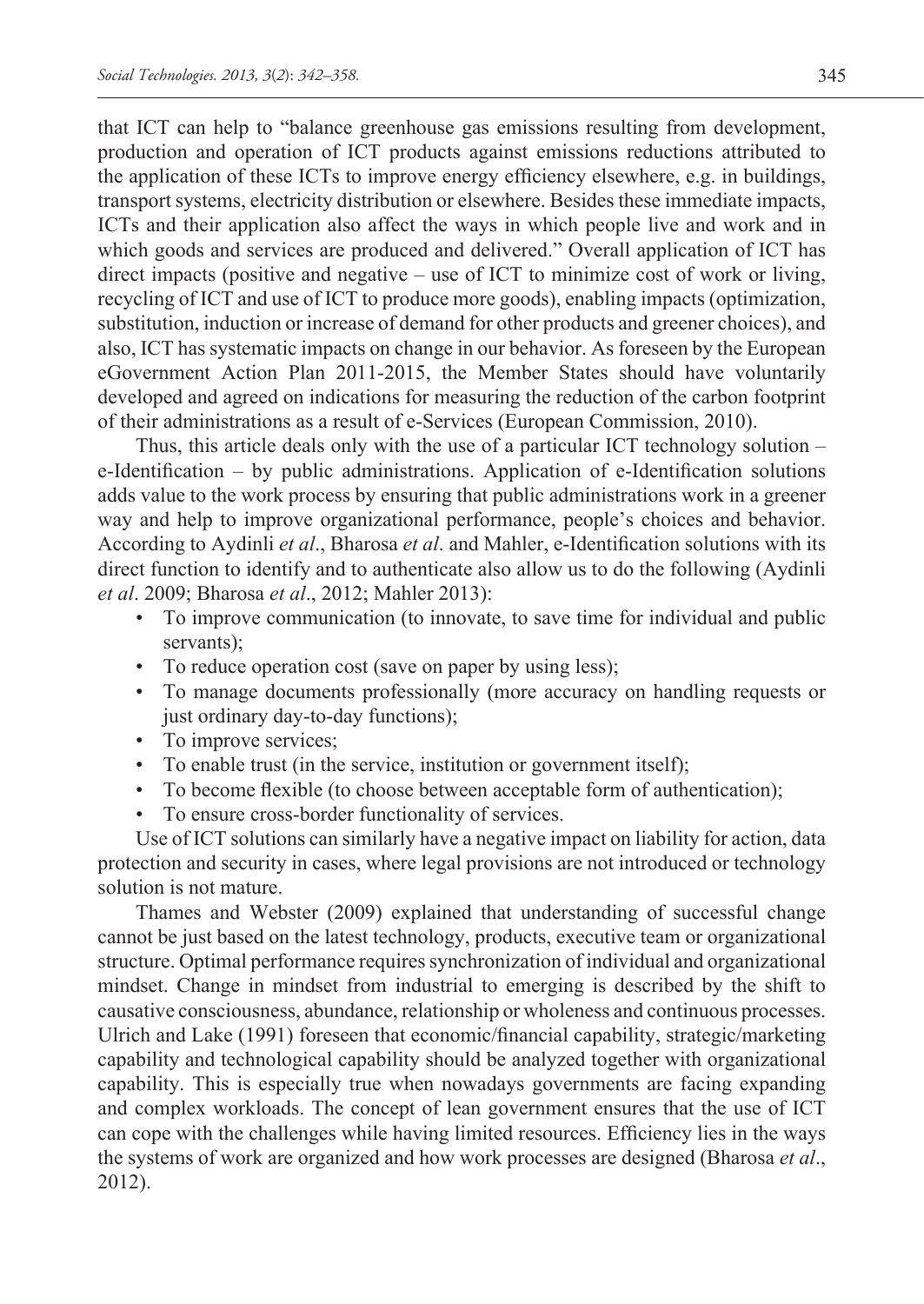Public value is directly related to the organizational capabilities and ICT resources (Pang, 2011). Technology strategy has to do with a role of technology in organization and its management. In order to start managing ICT, any organization must understand that ICT is a tool that will have a great effect on the functionality of the organization, for that reason institution must monitor the changes in the technology structure. The role of the technology management is to understand the value of certain technology for certain organization or purpose. The development of the technology is valuable as long as it is valuable to the customer; therefore, an organization should make decisions when to invest to a certain technology and when to withdraw (Sabeel *et al*., 2012). Kortelainen and Lattila (2009) explained that management of capabilities is done through dynamic capabilities. While ICT management process is influenced by the current and predicted future customer needs, the authors conclude that dynamic capabilities push out outdated competences. Bouckenooghe (2010) argued that change process is a cognitive one; he drew attention to the Lewin's (1951) concept of unfreezing, changing and freezing, which explains the necessity to involve all members of the organization to perceive the change.

All uniqueness and innovation do not lead to competitiveness or advantage if tools used do not live to its expectations (Ulrich and Lake, 1991). According to Heeks (2010), the use of ICT must undergo four stages until it has impact on development: i) readiness (policy, infrastructure, digital divide); ii) availability (supply, implementation and design); iii) uptake (demand usage); and impact (outcomes, development contribution). Sabeel *et al.* (2012) argued that "S" curve, Technology Lifecycle Management (TLM) and Carnegie Mellon Capability Maturity Model (CMM) theories have some similarities in diffusion patterns and are capable to provide guidance in innovation management of complex technology systems. The "S" curve technology management theory gives in a broad term suggest technology emerges, grows, matures and ages. The TLM is a multiphase approach that involves planning, design, implementation, management of ICT infrastructure elements. The CMM helps to increase maturity levels of the process in the organization continuously improving and optimizing capabilities. In order to reach the highest level of the CMM – optimization, processes must step-by-step undergo through other phases of the CMM, such as project management, engineering, finding best solutions and managing change.

However, Cresswell *et al*. (2005, 2008) developed a toolkit for the assessment of dynamic capabilities depicting e-Government interoperability. It was designed and applied in the USA (e-Government leading country) with highly developed political, economic, organizational and social settings. The toolkit allows not only to measure the level of dynamic capabilities for e-Government interoperability, but also to determine how e-Government interoperability as dynamic capability is perceived by e-Government experts. Functionality of the toolkit was originally adopted and successfully validated by Malinauskienė (2010) to assess dynamic organizational capabilities for interoperability in e-Government context in Lithuania.

Government can use technology to reduce costs, to transform and to innovate (Cap Gemini, 2013). It can be noted that one of the top priorities of the EU is to be successful in cross-border services (European eGovernment Action Plan 2011-2015, European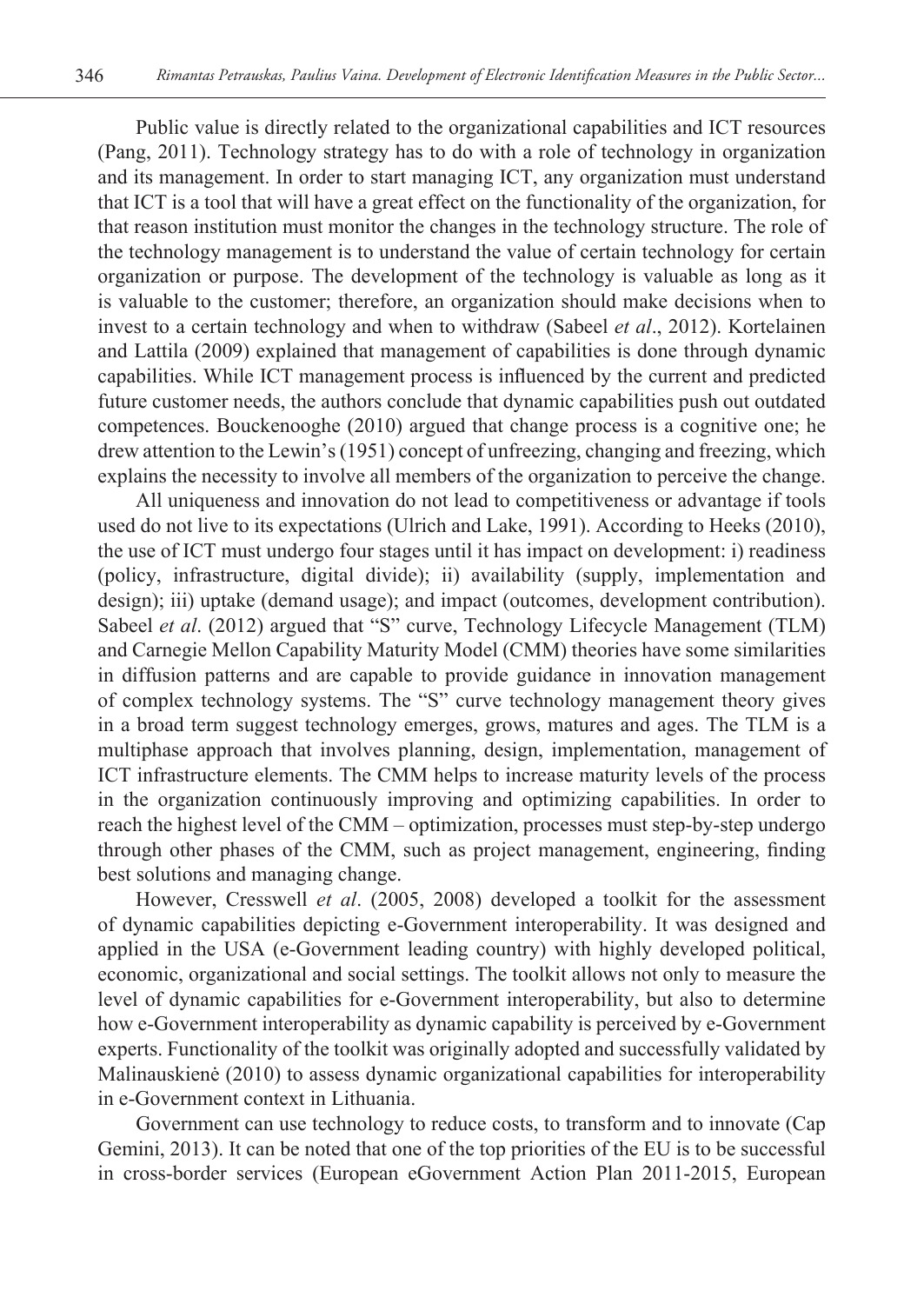Commission, 2010). Such issue is still much related to the compliance and liability. For the e-Identification solutions used in the EU Member States to be effective and to influence e-Government processes, it must be interoperable and capable to accept nonnational e-Identification solutions in order to facilitate cross-border challenges (Mahler, 2013). Therefore, content analysis in this section is used to relate implementation of e-Identification solutions with capabilities, mainly to the technical capacity, organizational capabilities and proper skills to use ICT.

### 3. Recent developments in Lithuania related to e-Identification

The intention of this section is to compare data collected on the use of e-Identification measures in Lithuania. The comparison is made between the number of public and private e-Identification solutions used to access e-Services. Also, the comparison of the use of e-Identification solutions for access in Estonia, Latvia and Lithuania is provided.

According to the Report for the year 2012 on the implementation of the Electronic Signature Law of the Republic of Lithuania (Communications Regulatory Authority, 2013), a number of valid qualified certificates issued is growing. There are three entities that issue certificates in Lithuania: 1) Digital Certification Center (DSC); 2) Centre of Registers (CR); 3) Residents' Register Service under Ministry of Interior Affairs (RRS under MIA) (Table 1).

| Providers          | Number of valid qualified certificates |         |         |          |
|--------------------|----------------------------------------|---------|---------|----------|
|                    | 2009                                   | 2010    | 2011    | 2012     |
| <b>DSC</b>         | 4 3 1 1                                | 11 530  | 15 0 57 | 19 5 8 3 |
| <b>CR</b>          | 20 158                                 | 35 166  | 61 590  | 52 766   |
| $RRS$ under $MIA1$ | 219 000                                | 451 000 | 644 465 | 709 746  |
| <b>Total</b>       | 243 469                                | 497 696 | 721 112 | 782 095  |

*Table 1*. Number of valid qualified certificates in the market according to the provider

Source: **Communications Regulatory Authority** of the Republic of Lithuania (2013)

Also, it should be mentioned that it became popular for citizens to get a SIM card that allows forming e-Signature. Three major mobile operators (Omnitel, Bite and TELE2) have issued 13.397 qualified electronic certificates on SIM cards using RRS under MIA, while additionally, Omnitel has issued 11.706 valid SIM cards that allow forming e-Signature using certification services from the Estonian provider AS "Sertifitseerimiskeskus" (Communications Regulatory Authority, 2013).

<sup>1</sup> Data provided by the RSS under MIA include a number of national identity cards and public servant cards that allow e-Identification, but that means that the same person can have two cards (national e-ID and public servant e-ID cards).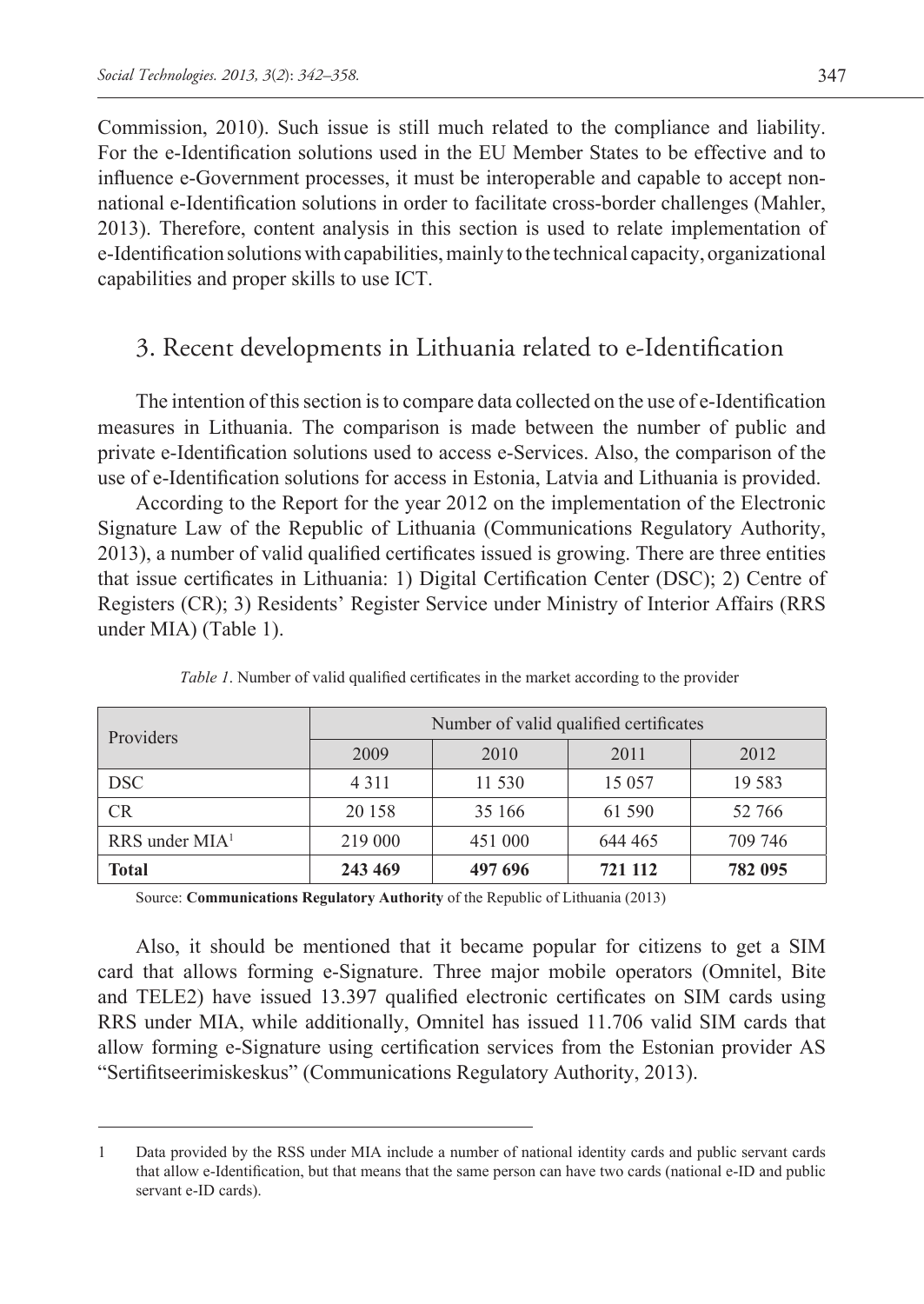There are no technical possibilities to get information of an overall use of e-Identification/e-Signature cases. Therefore, the Communications Regulatory Authority (2013) has gathered data on dynamics for electronically signed e-Documents of the most popular e-Services offered by State Social Insurance Fund Board (SODRA) and Center of Registers (CR) and Public Procurement Office (PPO) from 2011 and 2012 (Table 2).

| Name of the<br>institution | Action taken                                                          | Number per<br>2011 | Number per<br>2012 |
|----------------------------|-----------------------------------------------------------------------|--------------------|--------------------|
| <b>SODRA</b>               | Subjects that used e-Identification in the<br>SODRA system            | 51.000             | 60.000             |
| <b>SODRA</b>               | Number of e-Docs signed using<br>e-Identification in the SODRA system | 4.560.000          | 4.980.000          |
| CR.                        | Subjects that used e-Identification in the CR<br>system               | 1.309              | 7.748              |
| CR.                        | Number of e-Docs signed using<br>e-Identification in the CR system    | 21.959             | 438.395            |
| <b>PPO</b>                 | Number of offers signed in the PPO system                             | 26.556             | 24.569             |

*Table 2*. Use of e-Signature and e-Documents

Source: Communications Regulatory Authority of the Republic of Lithuania (2013)

It should be noted that there are some success stories in the use of e-Identification solutions by the public administration in Lithuania. Some e-Services meet customers' needs and achieve high usage involving e-Identification technology. State Social Insurance Fund Board (SODRA) has a functioning system that ensures the possibility to receive and manage e-Documents. SODRA receives 0,5 million signed documents per month (Strumskis, 2012). According to the Report of the Ministry of Finance for the year 2012, 90 percent of income tax declarations and 95 percent of VAT tax declarations were submitted on-line.

Still, in Lithuania, the public sector sends about 5 million registered postal items, which requires about 5,5 million EUR for the postal services per year. The use of ICT that ensures electronic exchange between institutions and citizens can ensure direct savings and also would have a positive impact on environment by using less paper and leaving a smaller CO<sub>2</sub> footprint. There is another argument in favor of electronic exchange, as it takes only seconds to deliver a document via electronic means compared to a regular post (Information Society Development Committee). Also, in order to produce 5 million pages of copy paper, 42 pine trees of 30 cm in diameter are needed. It takes 17 years to grow a pine before it can be cut for paper2 . Hypothetically speaking, if one postal item contains at least 4 paper pages (this is a pretty minimal estimate), that would be about 168 trees per year.

<sup>2</sup> [http://www.paperonweb.com/A1011.htm.](http://www.paperonweb.com/A1011.htm) Information used for approximate calculations.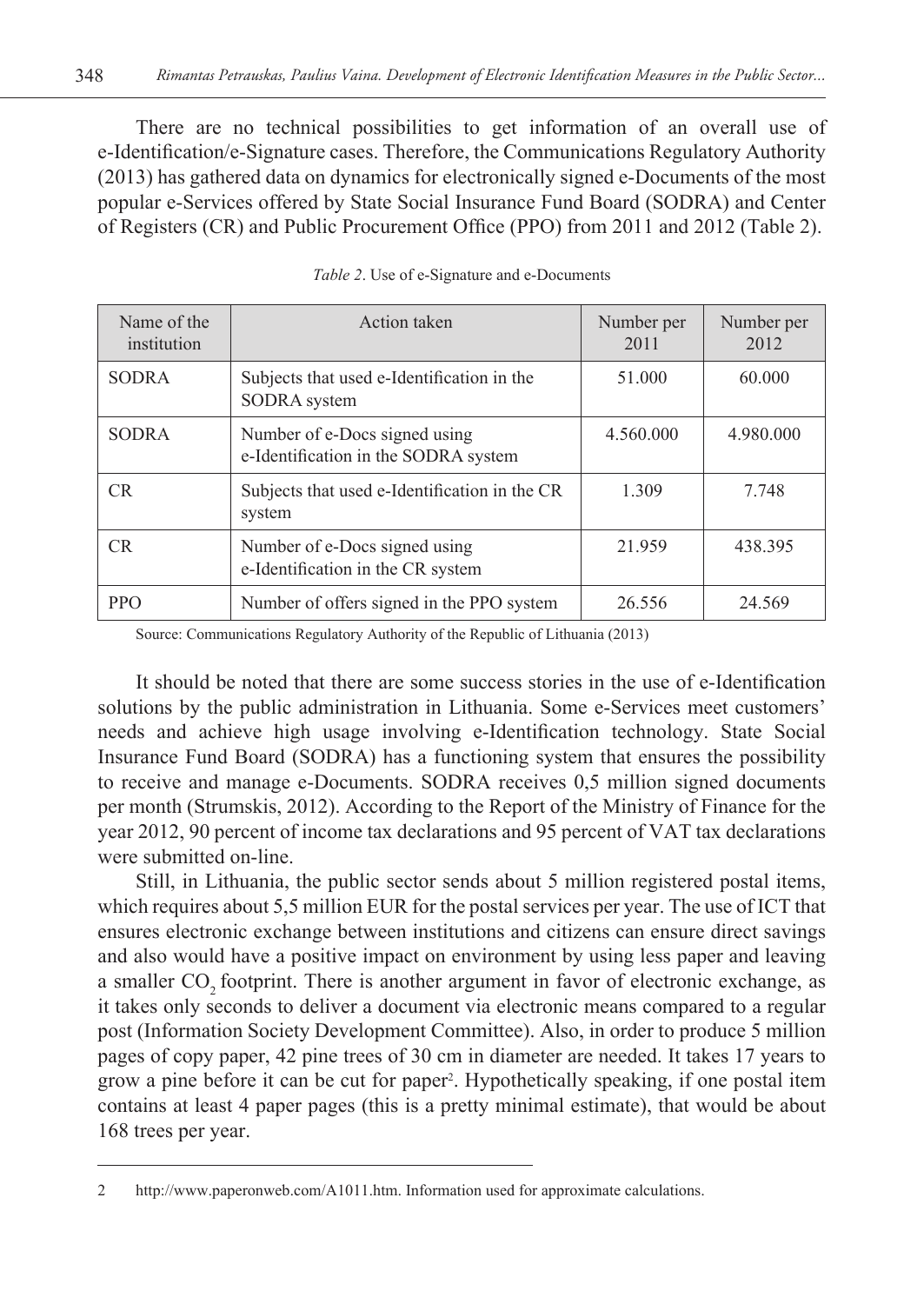Altogether, banks in Lithuania had 3.689.706 users of e-Banking system in the second quarter of 2013 compared to around 800.000 valid qualified electronic certificates (Association of Lithuanian Banks, 2013). It means that about 800.000 valid qualified certificates were issued and ready for the market by the end on 2012. Unfortunately, this number of state issued qualified electronic certificates to the large extent are not related to the access to online services.

Figure 1 below shows that most of the e-Identifications (1.132.746, or 91,6 percent) to access the e-Government gateway, which offered a variety of e-Services for citizens and businesses, serviced in Lithuania *via* e-Banking system in 2012 (Information Society Development Committee). E-Identification by other means to access the e-Government gateway was carried only 103.766 times (or 8,4 percent). There are some other very popular e-Services, such as income tax declarations and social insurance services. State Social Insurance Fund Board (SODRA) numbers somewhat differs (Figure 2). E-Banking solution is not the main e-Identification solution like in e-Government gateway, but in the case of SODRA, e-Services provided are only services of a single institution, not like in the case of e-Government gateway, which offers a variety of services for citizens and business from various state institutions. The SODRA's case is in a way unique, as SODRA has started to demand its clients to sign e-Documents with a qualified electronic certificate, as such e-Documents will serve as proof in order to calculate pensions and will be saved for the period of 75 years.



*Figure 1.* E-Identification solutions to connect to e-Government gateway in 20123

*Figure 2.* SODRA. E-Identification solutions to connect to the SODRA system in 20124

Another popular service in Lithuania is e-Tax and Value Added Tax (VAT) declaration, but unfortunately, State Tax Inspectorate does not collect the information

<sup>3</sup> Data received by an e-mail query from Information Society Development Committee under the Ministry of Transport and Communications staff that runs the e-Government Gateway portal.

<sup>4</sup> Data received by an e-mail query from SODRA's IT department.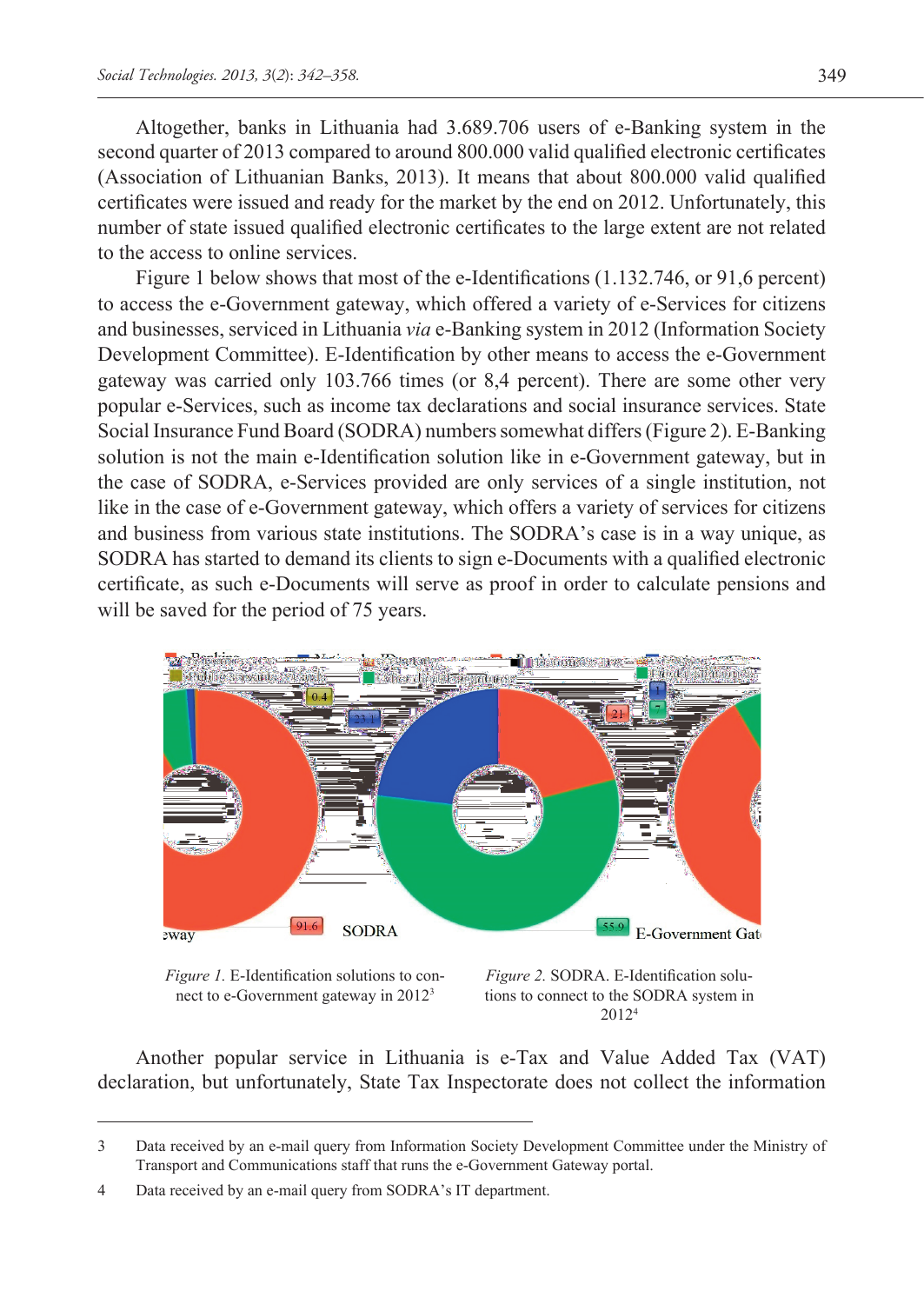on e-Identification forms that customers use to access in order to submit their tax and VAT declarations. Figure 3 below shows a number of citizens in Estonia (Martens, 2012), Latvia (Bokta, 2012) and Lithuania, a number of qualified certificates issued and a number of transactions per month. Numbers in Figure 3 show a low number (only 8.647) of transaction with qualified electronic certificate per month in Lithuania. These are the numbers indicating that the use of qualified electronic certificates are low and that the most popular public and private e-Services mainly are accessed *via* private e-Identification systems.



*Figure 3.* Use of qualified e-Certificates to access e-Services in Latvia, Estonia and Lithuania

From 2006, the intention of an Article 8 of e-Services Directive (2006/123/EC) has been to ensure that all procedures and formalities related to access to a service at a distance and by electronic means, through the relevant point of a single contact in the relevant competent authorities, are implemented in the EU Member States. Besides that, there is the requirement of public sector institutions to implement other measures that can positively influence the use of e-Identification solutions in the public sector. According to the Ministry of Interior Affairs (2010), the Ministry of Justice at the end of the year of 2010 started to put together an electronic system, which should allow to keep all documentation connected to the trial (from its start to the finish) in electronic form. The foreseen date, when systems should be operating, is November 2013.

In June 2013, e-Delivery system was introduced. The purpose of the system is that registered correspondence sent by state institutions can be received and sent online, meaning that electronic documents and notices intended to private and legal persons will

<sup>5</sup> Figure composed from information taken from presentations of Martens (2012) and Bokta (2012) and data received by an e-mail query from the Information Society Development Committee under the Ministry of Transport and Communications staff that runs the e-Government Gateway portal.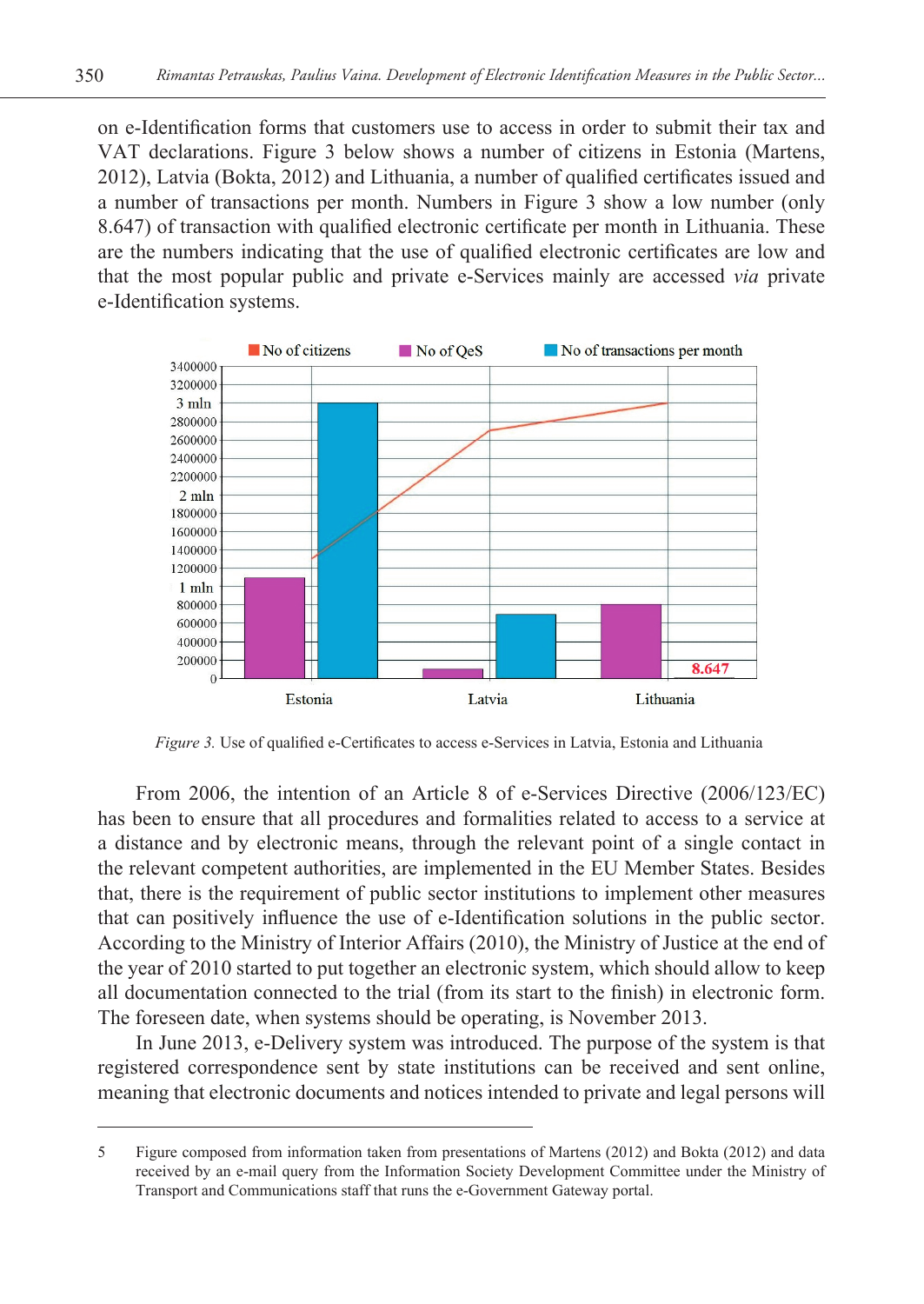be delivered using the single-window system. Public administration institutions can sign a contract in order to participate in the e-Delivery scheme. E-Delivery is not part of the e-Government gateway and so far it has had a very low number of public sector parties (only 109) users that participate in this scheme (Lithuanian Post, 2013). The exchange of e-Documents is only foreseen between persons/companies and governmental institutions, but it does not provide e-Exchange between government-to-government.

Provisions of the Law on Lawmaking prescribe that from  $1<sup>st</sup>$  of January 2011 all adopted legal acts must be kept in the Information System of Legal Acts after they are signed by the secure electronic signature. After the e-Signature procedure, legal acts are stored in the register of the Legal acts and one copy must be safely kept according to the rules adopted by the signatory. Also, this procedure will be sufficient for all legal acts to become official. These provisions will allow not using hand signatures in the law making process. This is an opportunity to use e-Documents for the preparation stage to the adoption stage paperless, as it is already a legal requirement to upload prepared draft versions of the legal documents to the Information System of Legal Acts when they are submitted for comments. Information System of Legal Acts [\(http://www3.lrs.lt/](http://www3.lrs.lt/dokpaieska/forma_e.htm) [dokpaieska/forma\\_e.htm](http://www3.lrs.lt/dokpaieska/forma_e.htm)) gives a number of 22.461 legal acts adopted in 2012.

There are a lot of parallel actions in the e-Identification area: a number of valid qualified certificates increase each year, but that is related to the obligatory legal provisions that every citizen, who receives an updated national electronic identification card, receives it with a qualified certificate. At the moment, a number of valid qualified certificates (national e-ID cards and civil servant cards) is growing, but there are only a few successful examples of e-Services provision. The most popular ones are based on private e-Identification solutions. Also, according to the Report for the year 2012 on the implementation of the Electronic Signature Law of the Republic of Lithuania (Communications Regulatory Authority, 2013), only 13 percent (out of 3500 surveyed) of the public sector institutions will be capable to perform the exchange of e-Documents by the  $1<sup>st</sup>$  of January 2014.

### 4. Research methodology

Application of e-Identification solutions allows forming lean management of the public sector – increases accountability, transparency and reduces time needed to perform duties (collect/share/use of information). Looking from the clients' perspective, e-Identification technology adds value to the management performed by the government. The most crucial factor for the use of e-Identification technology solutions is the ability to manage the technology in the organization in order to achieve desired results. Therefore, this research attempts to validate the concept of preparation of the organizational capability model for e-Identification measures in the public sector of Lithuania.

Application of content analysis method allows looking at the application of e-Identification solutions from the perspective of organizational capabilities in the public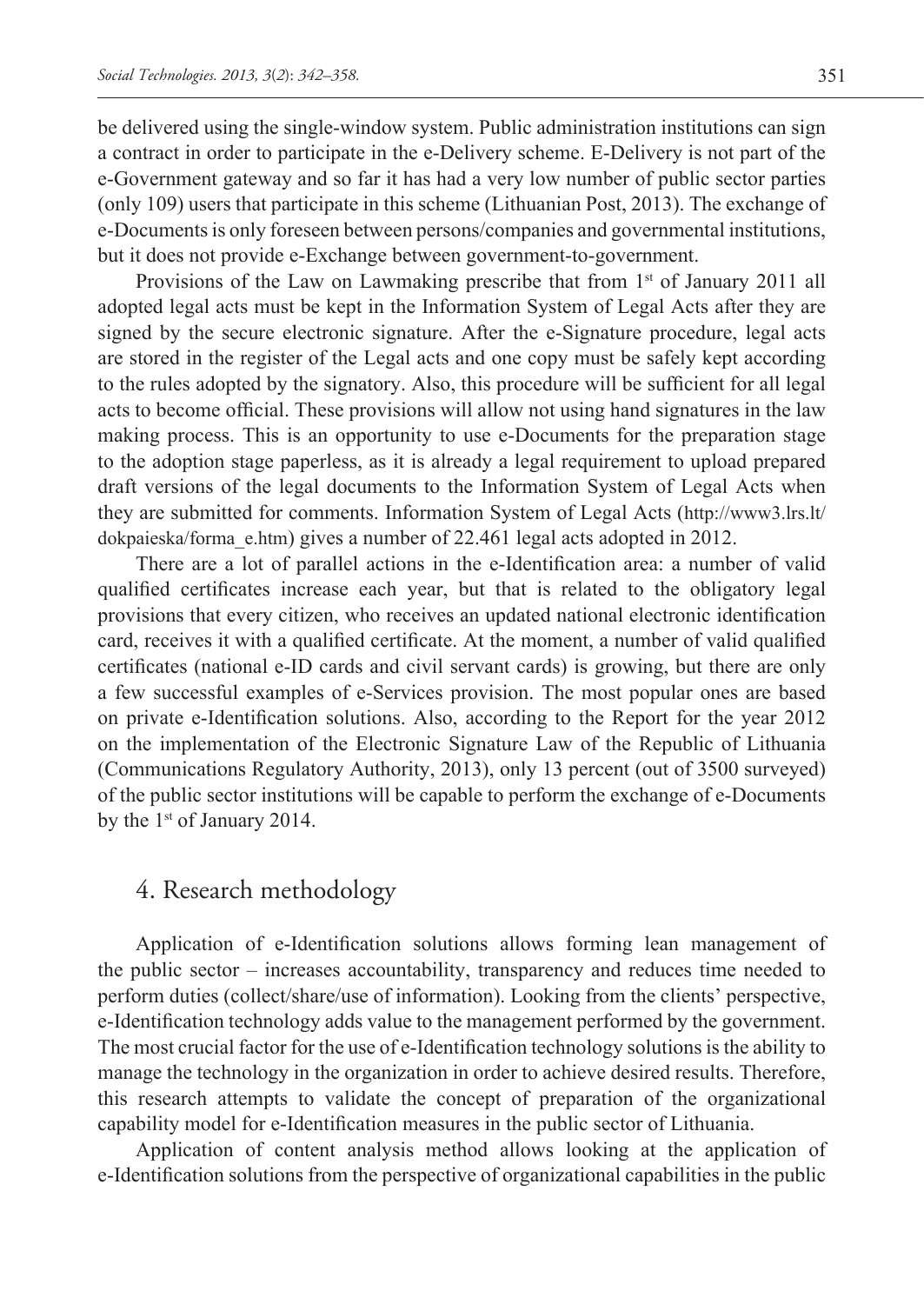sector of Lithuania. Data and information presented show that the area that requires attention in the e-Identification technology solution implementation in the public sector in Lithuania is the organizational capabilities of technology management.

Additionally, pilot research was carried in order to correct the guidelines of the qualitative research. The pilot research was carried out on the basis of the toolkit for the development of dynamic capabilities for e-Government interoperability developed by the USA researchers Cresswell *et al*. (2005, 2008) and applied by Malinauskienė (2010) for e-Government interoperability matters in Lithuania. Toolkit offers criteria and methodology for the evaluation on organizational capabilities, but it orders to apply the toolkit methodology for the issues of organizational capabilities to infuse e-Identification solutions, it will have to be modified not only on the organizational, but also on the national level of strategic planning and coordination. During the pilot research, *information on* specificities *of organization capabilities to* implement e-Identification solutions in the public sector was gathered, analyzed and interlinked with content analysis *via* comparative and deductive methods.

## 5. Pilot research and findings

The pilot research was carried out in order to correct the guidelines to the qualitative research. The pilot research was used to acquire information on the use of e-Identification measures and organizational capabilities in the ministries and governmental departments. The aim of the research is to undertake major research that will support construction and validation of the model for e-Identification in the public sector of Lithuania.

The main questions of the pilot research were on the main areas of the organizational capabilities:

- Technology aspects. Mainly, what e-Identification technology solutions and equipment public sector institution in Lithuania use.
- Organizational aspects. The leading questions were on the use of e-Identification solutions for G2E, G2C, G2B, G2G; what encouraged the use of e-Identification solutions by the institutions; which part of documents were replaced by e-documents; questions on the impact of such technology were asked, etc.
- Skills. Questions, such as whether public servants had training to use e-Identification solutions (because in the public sector such solutions would be integrated with document management systems); what are the views of the staff on the technology used by the institution.

Different answers of the pilot research are summarized in Table 3 and comments are provided below.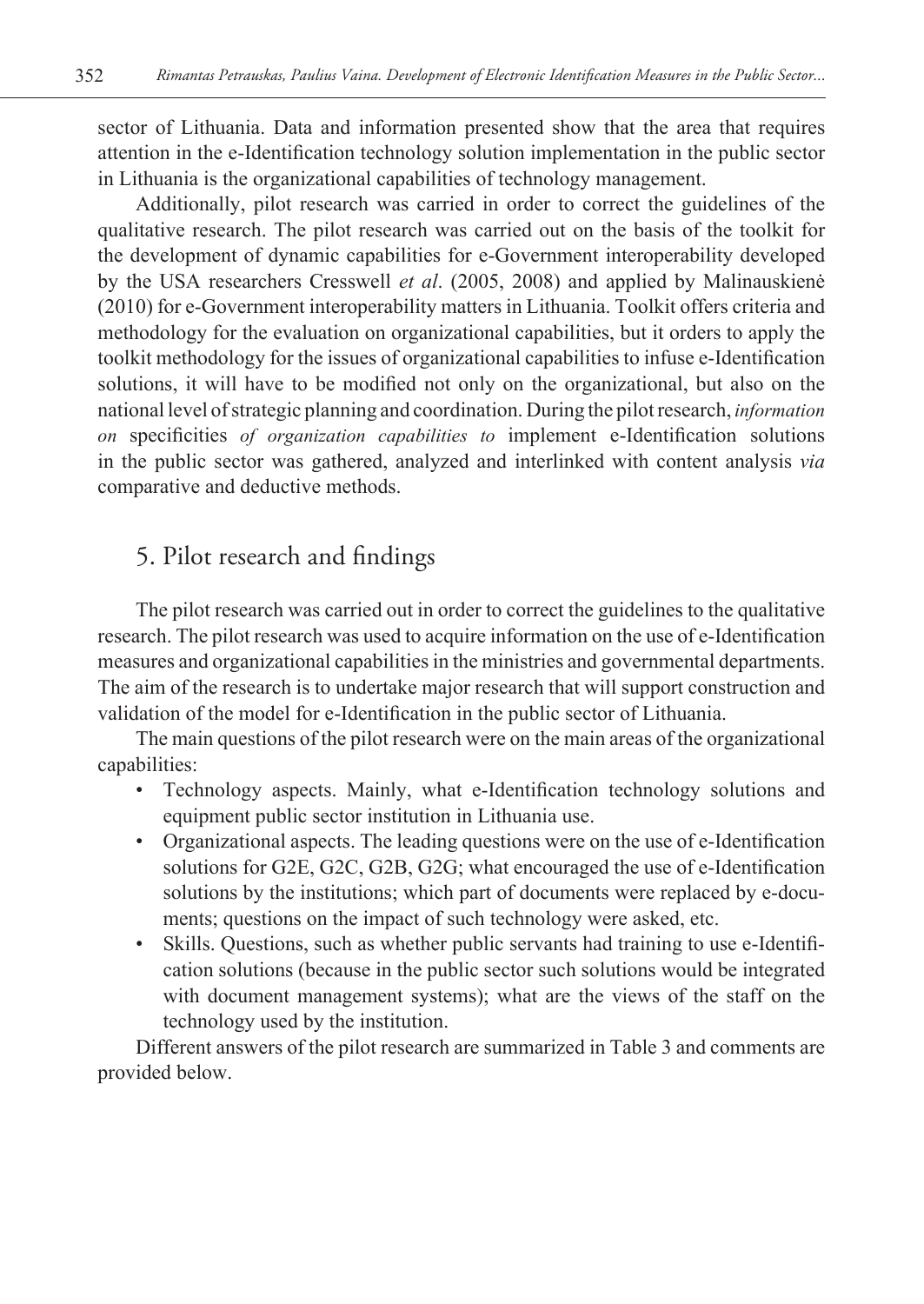| <b>Issue</b>                                                                                             | Variety of answers                                            | Variety of answers                             | Variety of answers                            |
|----------------------------------------------------------------------------------------------------------|---------------------------------------------------------------|------------------------------------------------|-----------------------------------------------|
| Use of e-Identification<br>solutions in public service<br>institutions                                   | Yes. Other forms<br>of e-Identification<br>are not used       |                                                |                                               |
| <b>Equipment in PSI</b>                                                                                  | Yes                                                           |                                                |                                               |
| Use of e-Identification<br>solutions for G2E                                                             | Yes                                                           | Only for internal<br>documents                 | No                                            |
| Use of e-Identification<br>solutions for G2C/B                                                           | Yes, ADOC                                                     |                                                |                                               |
| Use of e-Identification<br>solutions for G2G                                                             | Ready, but no<br>practice                                     | Not ready,<br>no document<br>management system |                                               |
| <b>Basis for implementation</b><br>of e-Document<br>management systems with<br>e-Identification platform | ICT policy related<br>functions                               | Guidance from top<br>management                | Because of legal<br>requirements <sup>6</sup> |
| <b>Public servants skills to use</b><br>e-Identification solutions                                       | No problem (real<br>life learning $+$<br>specialized courses) |                                                |                                               |
| <b>Number of e-Docs</b>                                                                                  | Major                                                         | Very minor                                     | No storage<br>facility                        |
| <b>Skills/equipment of citizens</b>                                                                      | Yes                                                           |                                                |                                               |

|  | <i>Table 3.</i> Summary of the answers gathered during the pilot research |
|--|---------------------------------------------------------------------------|
|  |                                                                           |

Source: Composed by the authors

Ministries and governmental departments mostly fall under the category of 13 percent that are already using electronic document management systems with platform for qualified electronic signature. More simple and less costly technology solutions for closed systems of e-Identification are not used by the ministries and governmental departments even for G2E communications. The main reason for it is that the use of Public Key Infrastructure is required by the EU law (e-Signature Directive (1999/93)) for the provision of e-Services. Also, simple and less costly e-Identification solutions for closed systems are not used, as they would duplicate e-Identification measures based on qualified electronic signatures.

The stronger the connection of the public sector institution to ICT issues (such as policy formation), the more it is motivated and obliged (even for moral reasons) to use e-Identification solutions and sooner. Institutions that do not have electronic document management systems ensure just a minimum of what is required by the Law on Public Administrations. Article 23.2 of the Law on Public Administration prescribes that public service institutions must be capable to receive and reply to electronic queries.

<sup>6</sup> Article 23.2 of the Law on Public Administration foresees that public service institutions must be capable to receive and reply to e-queries.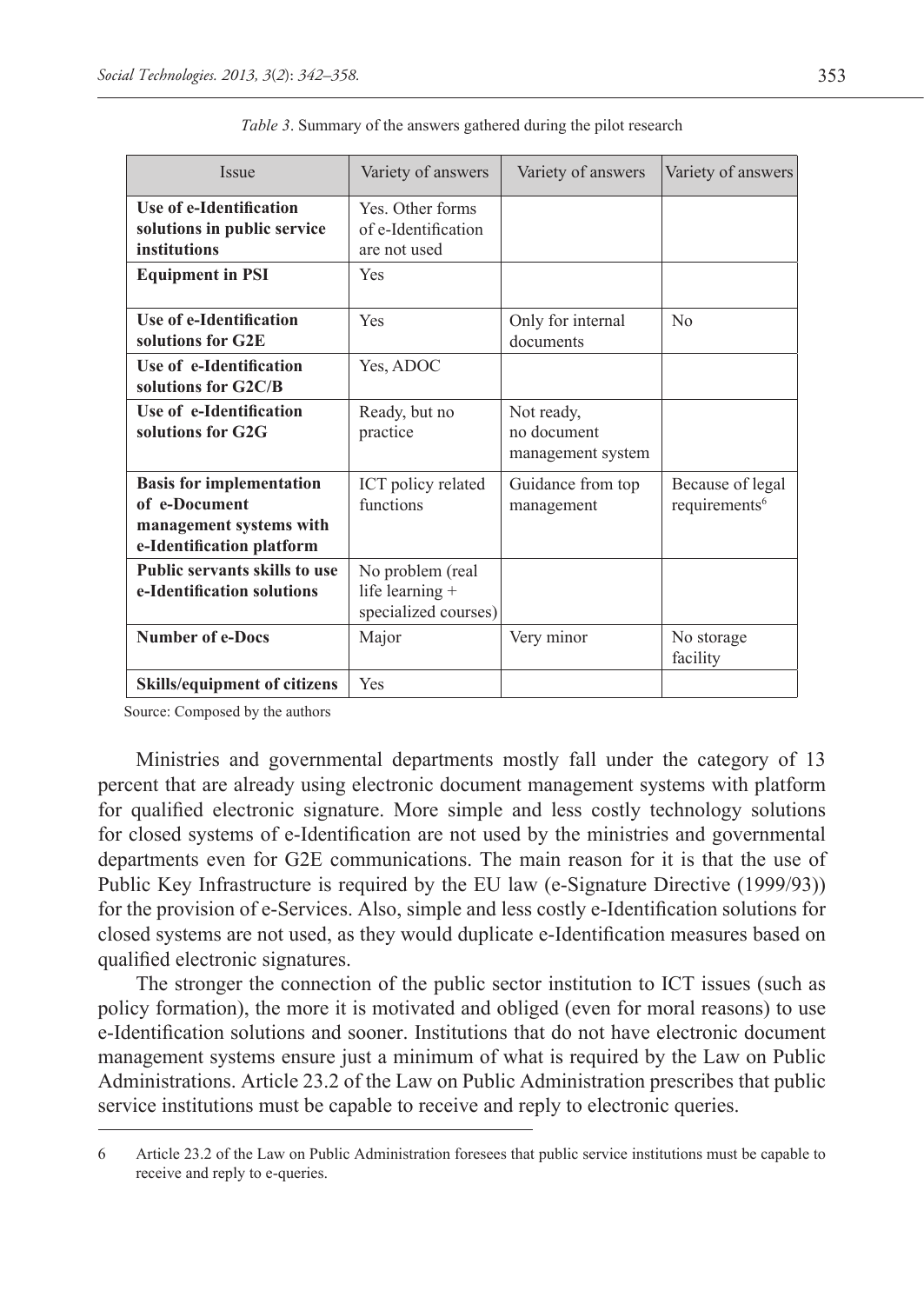Those public service institutions that have electronic document management system with qualified electronic certificate platform do not carry G2G exchange. One reason is that no formal obligation is set for G2G electronic communication, but another reason is that if institution has a possibility to carry the exchange of e-Documents, it is not clear which public service institutions (out of 13 percent) are capable to receive e-Documents.

State Social Insurance Fund Board (SODRA) has started to demand its clients to sign a certain type of e-Document forms with a qualified electronic certificate. The reason for that is that social insurance documents will serve as a proof to calculate pensions and will be saved for 75 years (SODRA, 2012).

Promotion of e-Documents standards is necessary on national and cross-border levels. In Lithuania, the adoption of ADOC standard for the public sector by the Chief Archivist of Lithuania (by the end of 2009) allows public sector institutions to develop document management systems that can ensure effective electronic communications between the public sector institutions. This standard is used by the public sector, but in the case public sector institution would receive e-Documents of other standards from constituency, there might be cases where document management systems used by the public service institutions will not be able to read some files extensions of e-Documents.

According to the representatives of public service institutions, low use of qualified electronic certificates issued by the state to the citizens is influenced by the lack of card readers and general information. On the other hand, ministries and governmental departments are not receiving too many queries from the citizens or businesses. Thus, education of the citizens about the capabilities of national e-Identification card and provision of card readers would be crucial to increase the number of cases when they would turn to the public sector. The Estonian case shows that all national e-Identification cards were provided along with the readers that instantly increased the curiosity and the use of those cards for e-Services provided by the public and private sectors.

E-Document management systems are too costly for small size public institutions, as individual e-Document management system with e-Identification possibility can cost up to several hundred thousand of EUR. E-Document management systems with e-Identification platform on the cloud can help small size public institutions that have different size budget (than those in the ministries or governmental departments) to have a possibility to use and manage e-Documents.

#### 6. Conclusions

Private e-Identification systems and private e-Identification solutions are still mostly used to access public e-Services by citizens in Lithuania. Use of e-Identification cards with qualified certificates that are issued by the state institutions to the citizens or civil servants are not popular. Time has proven that provision of public e-Services cannot rely on private sector closed e-Identification solution systems (mostly e-Banking). Such practice overloads and burdens the business sector. Thus, the analysis showed that neighboring countries managed to achieve a much effective use of qualified certificates that are issued by the state institutions to the citizens to access public e-Services that are provided by the public and private sectors.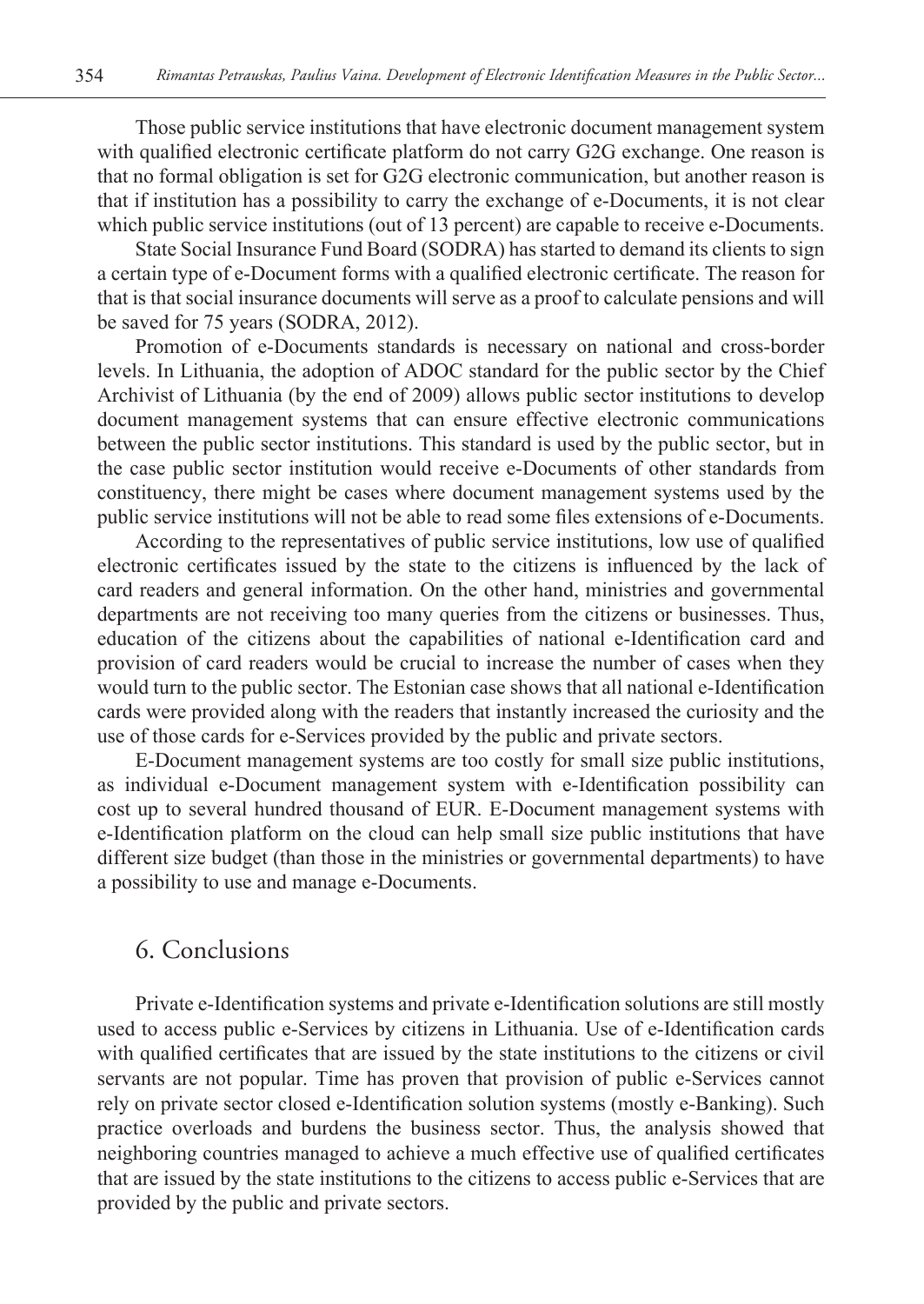Also, the analysis showed that even ministerial level institutions and governmental departments use e-Document management systems that allow the use of qualified electronic certificate. Nonetheless, there is a gap on the level of government-togovernment communication. Adoption of ADOC standard for the public sector by the Chief Archivist of Lithuania (by the end of 2009) allows the public sector to develop document management systems that can ensure effective electronic communications between the public sector institutions even without legal obligatory provisions.

The content analysis allowed evaluating relation and effect between ICT and organizational capabilities. The pilot research showed the need for deeper research on management models for organizational capabilities in the public sector of Lithuania. Further development of national e-Identification solutions would influence cross-border electronic relation goals of the European Union. That would also encourage citizens to get involved with government institutions using electronic means. Therefore, management recommendations based on scientific research are needed to improve organizational capabilities in the public sector of Lithuania. Further work will be carried out in this area. The main intention in the near future is to prepare and validate organization capabilities model for e-Identification measures implemented by the public sector in Lithuania.

#### Literature

- Association of Lithuanian Banks. *Users of e-Banking System*. 2013 [interactive]. [accessed on 12-10-2013]. <http://lba.lt/ index.php?3824317288>.
- Aydinli, O. F.; Brinkkemper, S. and Ravesteyn, P. 2009. Business Process Improvement in Organizational Design of e-Government Services. *Electronic Journal of e-Government*. (7, 2): 123–134.
- Bharosa, N.; de Winne, N.; van Wijk, R. and Janssen, M. 2012. Lean Government: Critical Success Factors for XBRL-based Businessto-government Reporting. *European Journal of ePractice*. 18: 24–36.
- Bokta, J. *Cardless e-Signature Solution in Latvia – Virtual eParaksts*. Presentation. 2012 [interactive]. [accessed on 08-10-2013]. <http://www.rrt.lt/lt/pranesimai\_296/2012. html>.
- Bouckenooghe, D. 2010. Positioning Change Recipients' Attitudes toward Change in the Organizational Change Literature. *Journal of Applied Behavioral Science*. (46, 4): 500– 531.
- Cap Gemini. *Public Services Online 'Digital by Default or by Detour?'*. 2013 [interactive]. [accessed on 15-10-2013]. <https://ec.europa. eu/digital-agenda/sites/digital-agenda/ files/eGov%20Benchmark%202012%20 insight%20report%20published%20 version%200.1%20\_0.pdf>.
- Communications Regulatory Authority of the Republic of Lithuania. *Report for the Year 2012 on the Implementation of the Electronic Signature Law of the Republic of Lithuania*. 2013 [interactive]. [accessed on 16-10-2013]. <http://www.rrt.lt/lt/verslui/ elektroninis-parasas/epi-ataskaitos.html>.
- Cresswell, A. M.; Pardo, T. A.; Canestraro, D. S.; Dawes, S. S. and Juraga, D. *Sharing Justice Information: A Capability Assessment Toolkit*. Center for Technology in Government, University at Albany, SUNY, 2005 [interactive]. [accessed on dd-mm-yyyy]. <http://www.ctg.albany.edu/ publications/guides/sharing\_justice\_info/ sharing justice info.pdf>.
- Cresswell, A. M.; Pardo, T. A. and Canestraro, D. S. *A Multi-Dimensional Approach to Digital*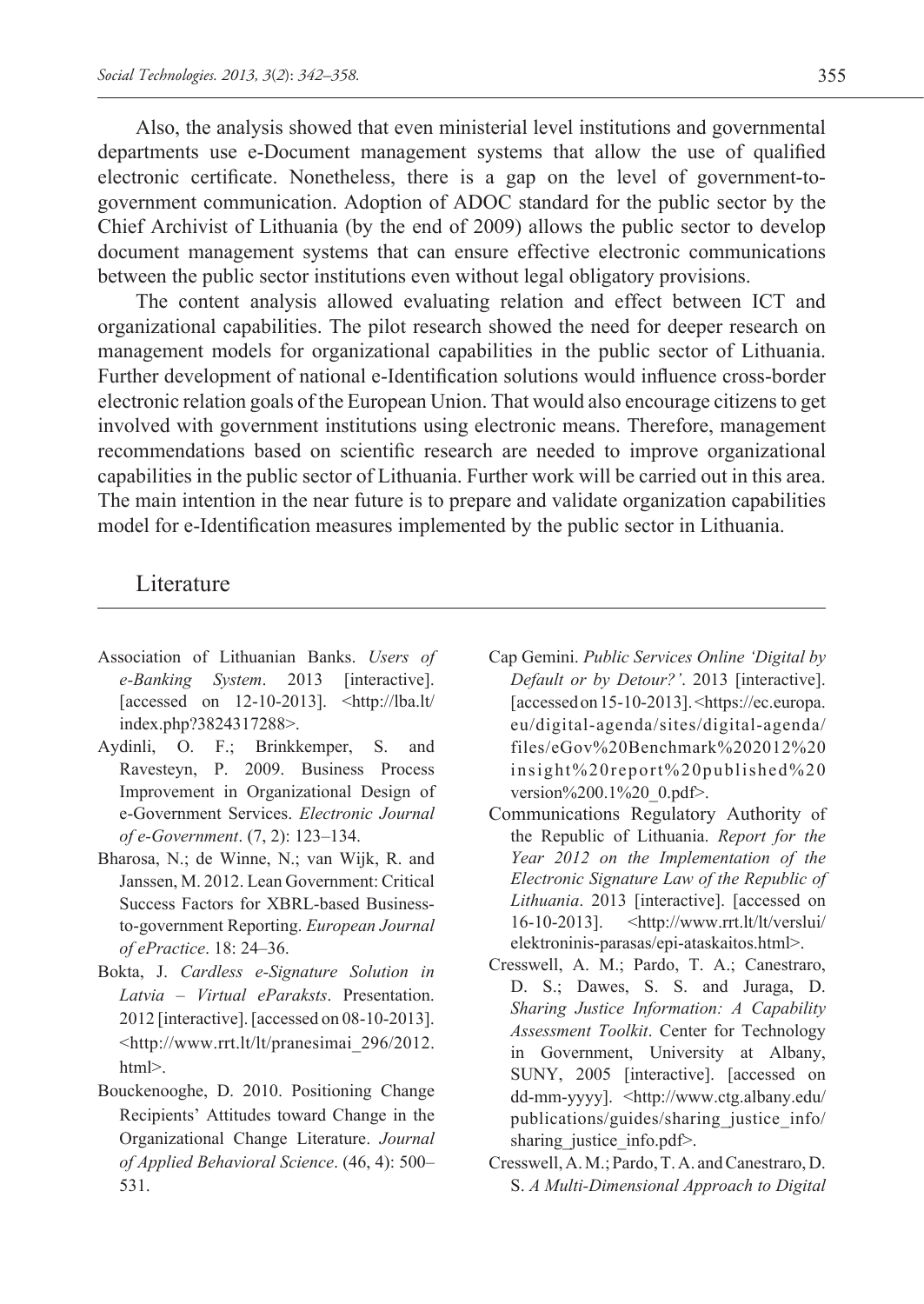*Government Capability Assessment*. Center for Technology in Government, University at Albany, SUNY, 2008 [interactive]. [accessed on dd-mm-yyyy]. <http://www. ctg.albany.edu/publications/working/multi\_ dimensional/multi\_dimensional.pdf>.

- Directive 2006/123/EC of the European Parliament and of the Council of 12 December 2006 on services in the internal market. [2006] OJ L376/36.
- European Commission. 2010. *Digital Agenda of Europe*. COM (2010) 245 final/2.
- European Commission. 2010. *European eGovernment Action Plan 2011-2015*. COM (2010) 743 final.
- Heeks, R. 2010. Do Information and Communication Technologies (ICTs) Contribute to Development? *Journal of International Development*. (22): 625–640.
- Information Society Development Committee under the Ministry of Transport and Communications. *E-Delivery*. [interactive]. [accessed on 17-10-2013]. <https://www. epaslaugos.lt/portal/content/8020>.
- Information Society Development Committee under the Ministry of Transport and Communications. *E-Government Gateway*. [interactive]. [accessed on 11-10-2013]. <https://www.epaslaugos.lt/portal/>.
- Juell-Skielse, G. *Improving Organizational Effectiveness through Standard Application Packages and IT Services*. 2011 [interactive]. [accessed on dd-mm-yyyy]. <http://www. dissertations.se/dissertation /79ec0a69a2/>.
- Kortelainen, S. and Lattila, L. *Modeling Strategic Technology Management with a Hybrid Model*. 2009 [interactive]. [accessed on dd-mm-yyyy]. <http://www. systemdynamics.org/conferences/2009/ proceed/papers/ P1201.pdf>.
- Law on the Basic of the Lawmaking of the Republic of Lithuania (Lietuvos Respublikos teisėkūros pagrindų įstatymas). *Official Gazette*. 2012, No 110-5564.
- Lithuanian Post. *About e-Delivery System*. [interactive]. [accessed on 15-10-2013]. <https://epristatymas.post.lt/sistemosinformacija>.
- Mahler, T. 2013. Governance Models for Interoperable Electronic Identities. *Journal of International Commercial Law and Technology*. 2(8): 148–159.
- Malinauskienė, E. 2010. *Assessment of Dynamic Organizational Capabilities for Interoperability in Context of Different e-Government Development Stage*.
- Martens, T. *10 Years and 100 Million Digital Signatures Later – from National Standards to International Standards and Cooperation*. Presentation. 2012 [interactive]. [accessed on 15-10-2013]. <http://www.rrt.lt/lt/ pranesimai\_296/2012.html>.
- Ministry of Interior Affairs. *Creation of Integrated Information System for Penal Process*. 2010 [interactive]. [accessed on 15-10-2013]. <http://www.vrm.lt/fileadmin/ Padaliniu failai/El valdzios politikos sk/ ebyla.pdf>.
- Ministry of Finance of the Republic of Lithuania. *Activity Report for the Year 2012 of the Ministry of Finance of the Republic of Lithuania*. 2012 [interactive]. [accessed on 14-10-2013]. <http://www.finmin.lt/ finmin.lt/failai/veiklos\_ataskaitos/2012\_\_ VEIKLOS\_ATASKAITA.pdf>.
- Order No. V-60 of the Chief Archivist of Lithuania of 07-09-2009 On the Approval of the adoc-v1.0 specification for e-documents that are signed using e-Signature (Lietuvos archyvų departamento direktoriaus 2009 m. rugsėjo 7 d. įsakymas Nr. V-60 "Dėl elektroniniu parašu pasirašyto elektroninio dokumento specifikacijos adoc-v1.0 patvirtinimo"). *Official Gazette*. 2009, No. 108-4574.
- Organization on Economic Cooperation and Development. *Greener and Smarter ICTs, the Environment and Climate Change*. 2010 [interactive]. [accessed on 07-10-2013].
- <http://www.oecd.org/site/stitff/45983022. pdf>.
- Pang, M. *Information Technology and Value Creation in the Public Sector Organizations*. 2011 [interactive]. [accessed on 15-10-2013]. <http://deepblue.lib.umich.edu/bitstream/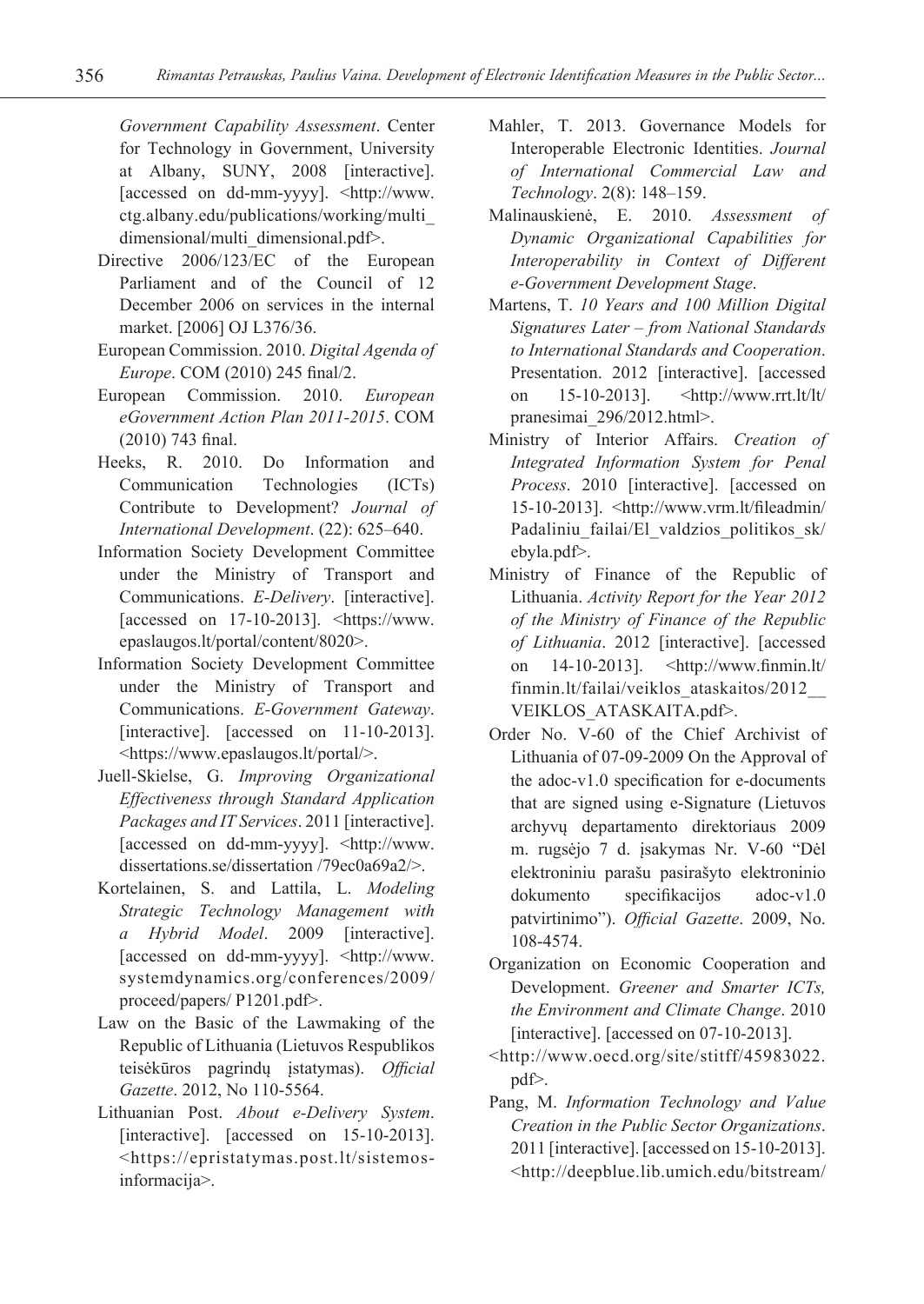handle/2027.42/86436/noticeme 1. pdf?sequence=1>.

- Sabeel, I.; Gopal, D. V. and Rajashekhar, J. L. 2012. Impact of Technology Management in the Organization. *Golden Research Thoughts*. (1, 9): 1–4.
- State Social Insurance Fund Board of the Republic of Lithuania under the Ministry of Social Security and Labor. *Electronic Service System for Insurers (EDAS)*. 2012 [interactive]. [accessed on 11-10-2013]. <http://www.sodra.lt/index.php?cid=2696>.
- Strumskis, M. *SODRA's Experience of Application of e-Signature Solutions and Sustaining It in the Future*. Presentation.

2012 [interactive]. [accessed on 12-10-2013]. <http://www.rrt.lt/lt/pranesimai\_296/2012. html>.

- Štitilis, D.; Pakutinskas, P.; Dauparaitė, I. and Laurinaitis, M. 2011. Precondition for Legal Regulation of Personal Identification in Cyberspace. *Jurisprudence*. 2(18): 725–738.
- Thames, R. C. and Webster, W. D. 2009. *Chasing Change: Building Organizational Capacity in a Turbulent Environment.* Wiley Publishers.
- Ulrich, D. and Lake, D. 1991. Organizational Capability: Creating Competitive Advantage. *Academy of Management Executive*. 1(5): 77–92.

## ELEKTRONINIŲ ATPAŽINTIES PRIEMONIŲ VIEŠAJAME LIETUVOS SEKTORIUJE PLĖTRA: POKYČIO GALIMYBIŲ ANALIZĖ

#### Rimantas Petrauskas

Kazimiero Simonavičiaus universitetas, Lietuva, rpetraus@gmail.com

#### Paulius Vaina

#### Mykolo Romerio universitetas, Lietuva, pavaina@stud.mruni.eu

*Santrauka***.** *Straipsnyje nagrinėjamos e. atpažinties priemonės, analizuojama ir vertinama, kokie pokyčiai turėtų įtakos efektyvių e. atpažinties technologijos sprendimų diegimui Lietuvos viešajame sektoriuje, susiejant juos su institucijų organizaciniais gebėjimais. Siekiama pagrįsti organizacinių gebėjimų modelio rengimą, kuris leistų efektyviau išnaudoti e. atpažinties technologijų sprendimus Lietuvos viešajame sektoriuje.*

*Turinio analizė atskleidė, kad e. paslaugų direktyvos (2006/123/EB) nuostatos dėl e. paslaugų teikimo piliečiams, naudojant vieną langelį, įgyvendinimas užtikrina tik kai kurių (Sodros, turto ir mokesčių deklaracijų) e. paslaugų sėkmingą plėtrą ir naudojimą. Nors piliečiams yra išduotos nacionalinės identifikavimo kortelės tam, kad pasinaudotų viešojo ir privataus sektorių teikiamomis e. paslaugomis, tačiau piliečiai dažniausiai naudojasi privačiais e. atpažinties sprendimais (e. bankininkyste). Dėl to verslo sektorius Lietuvoje patiria papildomą finansinę naštą, nors praktika kaimyninėse šalyse (Estijoje, Latvijoje) rodo, kad viešojo sektoriaus piliečiams išduoti kvalifikuoti sertifikatai gali būti aktyviai naudojami prieigai prie e. paslaugų.*

*Nors dalis viešojo sektoriaus įstaigų naudoja modernias e. dokumentų valdymo sistemas ir pradeda naudoti e. parašą vidaus ir (ar) siunčiamiems elektroniniams dokumentams pa-*